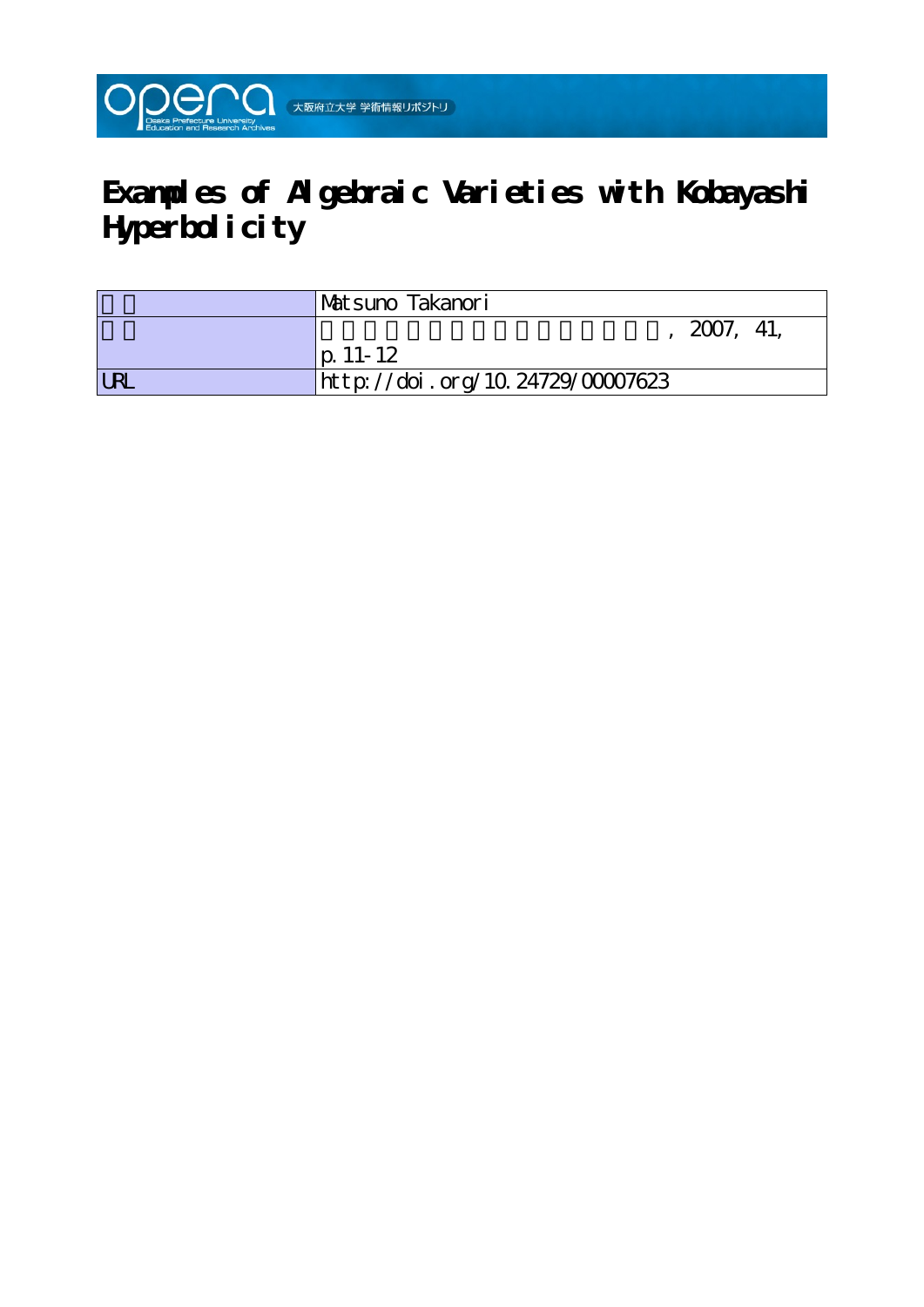# EXAMPLES OF ALGEBRAIC VARIETIES WITH KOBAYASHI HYPERBOLICITY

Takanori MATSUNO\*

#### Abstract

Many interesting examples of hyperbolic hypersurfaces in the complex projective space  $\mathbf{P}^3(\mathbf{C})$  have been known. ln this paper, we give some examples of 2-dimensional hyperbolic algebraic varieties which are defined as intersections of Fermat varieties in  $P^4(C)$ .

Key Words : Kobayashi hyperbolieity, Nevanlinna theory

### 1 Introduction

 In [K], Kobayashi asked whether a generic hypersurface in the complex projective space  $\mathbf{P}^{n}(\mathbf{C})$  of degree enough large with respect to  $n$  is hyperbolic or not. This conjecture is true for  $n = 2$ . In fact, a plane curve with genus greater than or equal to 2, does not admits no non-constant holomorphic mapping from C, because its universal covering space is aball. For  $n \geq 3$  this problem is still open. But there have been known many examples of hyperbolic hypersurfaoes in  $P^3(C)$  ([Br-Gr][D][F2][Go][N][S1][S2]). In this paper, we give some examples of 2-dimensional hyperbolic algebraic varieties which are defined as intersections of Fermat varieties in  $P^4(C)$ .

### 2 Preliminaries

We recall some definitions and a result.

**Definition 2.1.** For two entire functions  $f$  and  $g$ which are not identically zero, we say they are equivallent if there exists a constant  $c$   $(c \neq 0)$  such as  $f = cg$  holds. This introduces an equivalence relation in each set of entire functions which are not identically zero. We mean by the notation  $f \sim g$  that f and g are equivalent.

**Definition 2.2.** Let  $f$  be a holomorphic mapping of C into  $\mathbf{P}^n(\mathbf{C})$ . A representation  $f = (f_0, f_1)$ is a holomorphic mapping of C into  $\mathbb{C}^{n+1}$  such that  $\tilde{f}^{-1}(0) \neq C$  and  $f(z) = (f_0(z) : \cdots : f_n(z))$  for each  $z \in \mathbb{C} \setminus \tilde{f}^{-1}(0)$ , where  $(X_0 : \cdots : X_n)$  is a homogeneous coordinate system. A representation  $\tilde{f}$  is called to be reduced if  $\tilde{f}^{-1}(0) = \phi$ .

 The following theorem was given by Green [Gr] and Fujimoto [F1]:

**Theorem 2.1.** Let  $f_0, \ldots, f_n$  be entire functions which are not identically zero such that  $f_0^d+\cdots+f_n^d\equiv$ 0, where d is a positive integer. If  $d \geq n^2$ , then

$$
\sum_{f_j \in I} f_l^d \equiv 0
$$

for each equivalence class I of  $\{f_0, \ldots, f_n\}$ . Especially each class has at least two elements.

#### 3 Main theorem

Let d be a positive integer. Put  $M_d := \{X_0^d +$  $\cdots + X_4^d = 0$ , where  $X_0, \ldots, X_4$  are homogeneous coordinates, which is a Fermat varietiy of degree  $d$  in  $P<sup>4</sup>(C)$ . First take d as d is greater than or equal to 16. And then tske d' such as the set of d-th roots of  $-1$  and that of the d'-th roots of  $-1$  do not share any element. We define a complex surface S in  $\mathbf{P}^4(C)$  as  $S := M_d \cap M_{d'}$ . Then we have the following theorem:

Theorem 3.1.  $S$  is Kobayashi hyperbolic.

Proof. Assume that there exists a holomorphic mapping f of C into  $P^4(C)$  with reduced representation  $\tilde{f} = (f_0, f_1, f_2, f_3, f_4)$  such that  $f(C) \subset S$ . Since  $f(\mathbf{C})\subset M_d$ ,  $f_0^d+\cdots+f_4^d\equiv 0$ .

First we assume that each  $f_j$  is not identically zero. By Theorem 2.1, the set  $\{f_0, \ldots, f_4\}$  of entire functions can be divided into each equivalence classes. Let N be the number of elements of an equivalence class of  $f_0$ .

 <sup>(</sup>Received Apri1 11, 2007)

<sup>\*</sup> Dept. of lndustrial Systems Engineering : Natural Science